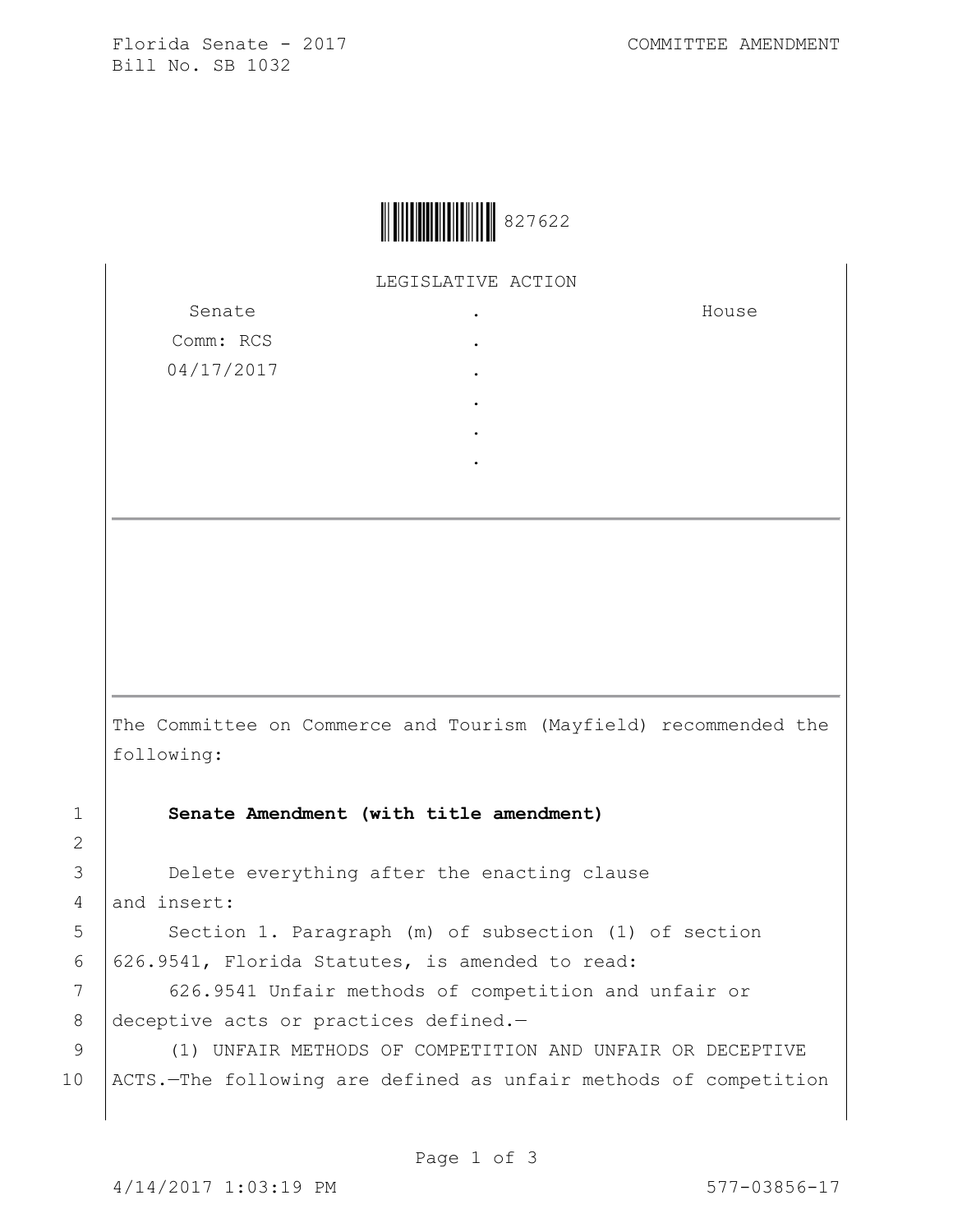Florida Senate - 2017 COMMITTEE AMENDMENT Bill No. SB 1032



| 11 | and unfair or deceptive acts or practices:                      |
|----|-----------------------------------------------------------------|
| 12 | (m) Advertising and promotional gifts and charitable            |
| 13 | contributions permitted. No provision of paragraph (f),         |
| 14 | paragraph (g), or paragraph (h) shall be deemed to prohibit:    |
| 15 | 1. A licensed insurer or its agent from:                        |
| 16 | a. Giving to insureds, prospective insureds, and others $\tau$  |
| 17 | for the purpose of advertising, any article of merchandise,     |
| 18 | goods, wares, gift cards, gift certificates, event tickets, and |
| 19 | other items with a total value of \$100 or less per customer or |
| 20 | prospective customer within one calendar year having a value of |
| 21 | not more than \$25.                                             |
| 22 | b. Making charitable contributions, as defined in s. 170(c)     |
| 23 | of the Internal Revenue Code, up to \$100 per calendar year on  |
| 24 | behalf of each insured or prospective insured.                  |
| 25 | 2. A title insurance agent or title insurance agency, as        |
| 26 | those terms are defined in s. 626.841, or a title insurer, as   |
| 27 | defined in s. 627.7711, from giving to insureds, prospective    |
| 28 | insureds, and others, for the purpose of advertising, any       |
| 29 | article of merchandise having a value of not more than \$25.    |
| 30 | Section 2. This act shall take effect July 1, 2017.             |
| 31 |                                                                 |
| 32 | ================= T I T L E A M E N D M E N T ================  |
| 33 | And the title is amended as follows:                            |
| 34 | Delete everything before the enacting clause                    |
| 35 | and insert:                                                     |
| 36 | A bill to be entitled                                           |
| 37 | An act relating to unfair insurance trade practices;            |
| 38 | amending s. 626.9541, F.S.; revising provisions to              |
| 39 | permit a licensed insurer or its agent, a title                 |

Page 2 of 3